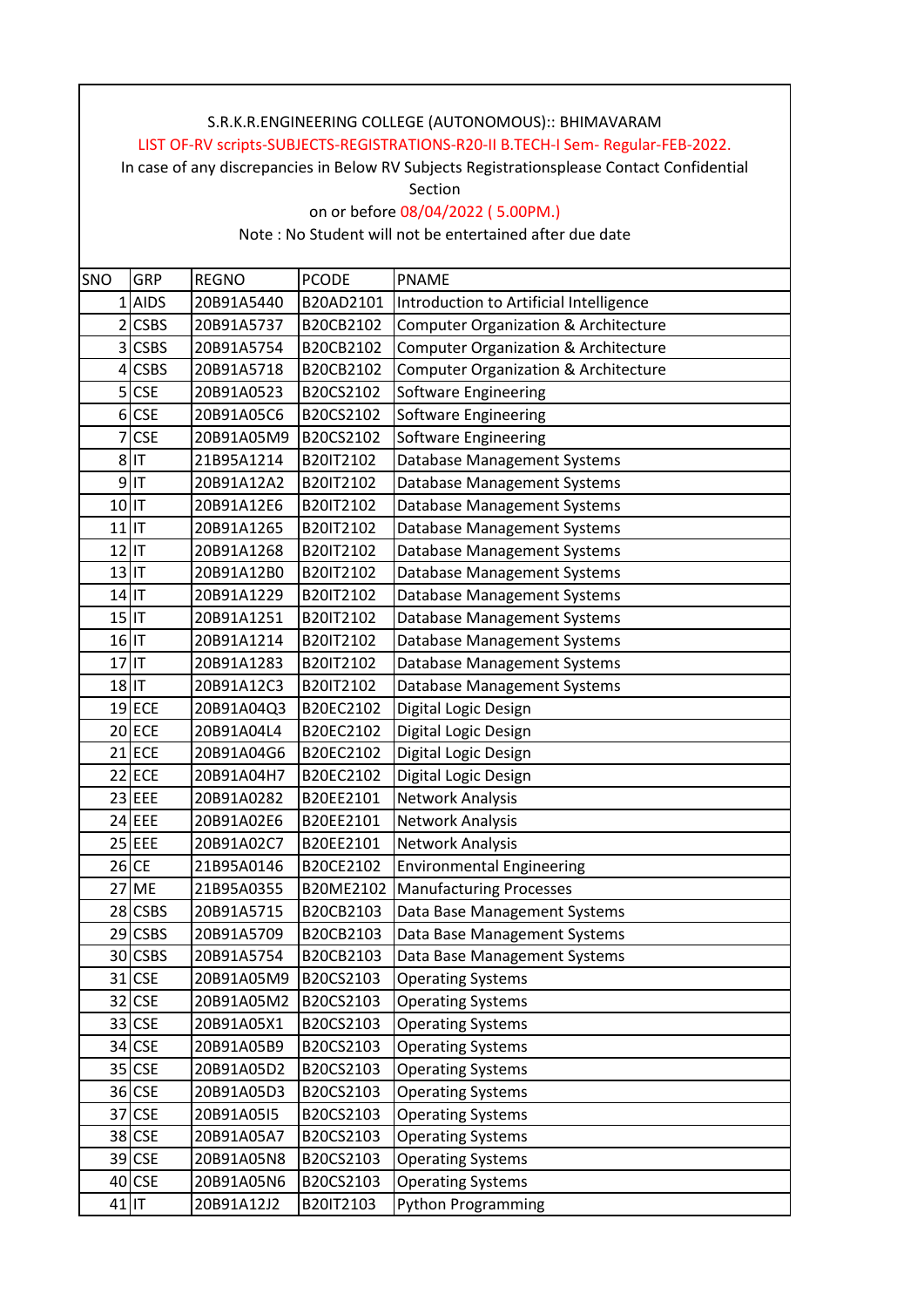In case of any discrepancies in Below RV Subjects Registrationsplease Contact Confidential

Section

#### on or before 08/04/2022 ( 5.00PM.)

| SNO      | GRP           | <b>REGNO</b> | <b>PCODE</b> | <b>PNAME</b>                        |
|----------|---------------|--------------|--------------|-------------------------------------|
| $42$  IT |               | 20B91A12C7   | B20IT2103    | Python Programming                  |
| 43 IT    |               | 20B91A1261   | B20IT2103    | <b>Python Programming</b>           |
| 44 IT    |               | 20B91A12D1   | B20IT2103    | <b>Python Programming</b>           |
| 45 IT    |               | 20B91A12D3   | B20IT2103    | <b>Python Programming</b>           |
| 46 IT    |               | 20B91A12E1   | B20IT2103    | <b>Python Programming</b>           |
| $47$ IT  |               | 20B91A12E6   | B20IT2103    | Python Programming                  |
| 48 IT    |               | 20B91A1201   | B20IT2103    | <b>Python Programming</b>           |
| 49 IT    |               | 20B91A1203   | B20IT2103    | <b>Python Programming</b>           |
| 50 IT    |               | 20B91A1210   | B20IT2103    | <b>Python Programming</b>           |
|          | $51$ EEE      | 20B91A0285   | B20EE2102    | <b>Electromagnetic Field Theory</b> |
|          | $52$ CE       | 20B91A0180   | B20CE2103    | Fluid mechanics                     |
|          | 53 ME         | 20B91A03K2   | B20ME2103    | <b>Strength of Materials</b>        |
|          | 54 ME         | 20B91A03H9   | B20ME2103    | <b>Strength of Materials</b>        |
|          | 55 CSE        | 20B91A05V2   | B20CS2102    | <b>Software Engineering</b>         |
|          | 56 CSE        | 20B91A05V6   | B20CS2102    | <b>Software Engineering</b>         |
|          | 57 CSE        | 20B91A05E8   | B20CS2102    | Software Engineering                |
|          | 58 CSE        | 20B91A0574   | B20CS2102    | Software Engineering                |
|          | 59 CSE        | 20B91A0598   | B20CS2102    | Software Engineering                |
|          | 60 CSE        | 20B91A05A1   | B20CS2102    | Software Engineering                |
|          | $61$ CSE      | 20B91A0515   | B20CS2102    | <b>Software Engineering</b>         |
| $62$ IT  |               | 20B91A1203   | B20IT2102    | Database Management Systems         |
| $63$ IT  |               | 20B91A1210   | B20IT2102    | Database Management Systems         |
| 64 IT    |               | 20B91A1271   | B20IT2102    | Database Management Systems         |
| 65 IT    |               | 20B91A12I1   | B20IT2102    | Database Management Systems         |
| 66 IT    |               | 20B91A12A0   | B20IT2102    | Database Management Systems         |
| 67 IT    |               | 20B91A12J2   | B20IT2102    | Database Management Systems         |
|          | 68 ECE        | 20B91A04G8   | B20EC2102    | Digital Logic Design                |
|          | 69 ECE        | 20B91A0484   | B20EC2102    | Digital Logic Design                |
|          | 70 EEE        | 20B91A0241   | B20EE2101    | Network Analysis                    |
|          | 71 EEE        | 21B95A0227   | B20EE2101    | Network Analysis                    |
|          | 72 EEE        | 20B91A0254   | B20EE2101    | Network Analysis                    |
|          | 73 ME         | 20B91A0365   | B20ME2102    | <b>Manufacturing Processes</b>      |
|          | 74 CSE        | 20B91A0519   | B20CS2103    | <b>Operating Systems</b>            |
|          | 75 CSE        | 20B91A05Q6   | B20CS2103    | <b>Operating Systems</b>            |
|          | 76 CSE        | 20B91A05Q5   | B20CS2103    | <b>Operating Systems</b>            |
|          | 77 CSE        | 20B91A05D6   | B20CS2103    | <b>Operating Systems</b>            |
|          | 78 CSE        | 20B91A0540   | B20CS2103    | <b>Operating Systems</b>            |
|          | <b>79 CSE</b> | 20B91A05A1   | B20CS2103    | <b>Operating Systems</b>            |
|          | 80 CSE        | 20B91A05C6   | B20CS2103    | <b>Operating Systems</b>            |
|          | 81 CSE        | 20B91A05F5   | B20CS2103    | <b>Operating Systems</b>            |
|          | 82 CSE        | 20B91A05F4   | B20CS2103    | <b>Operating Systems</b>            |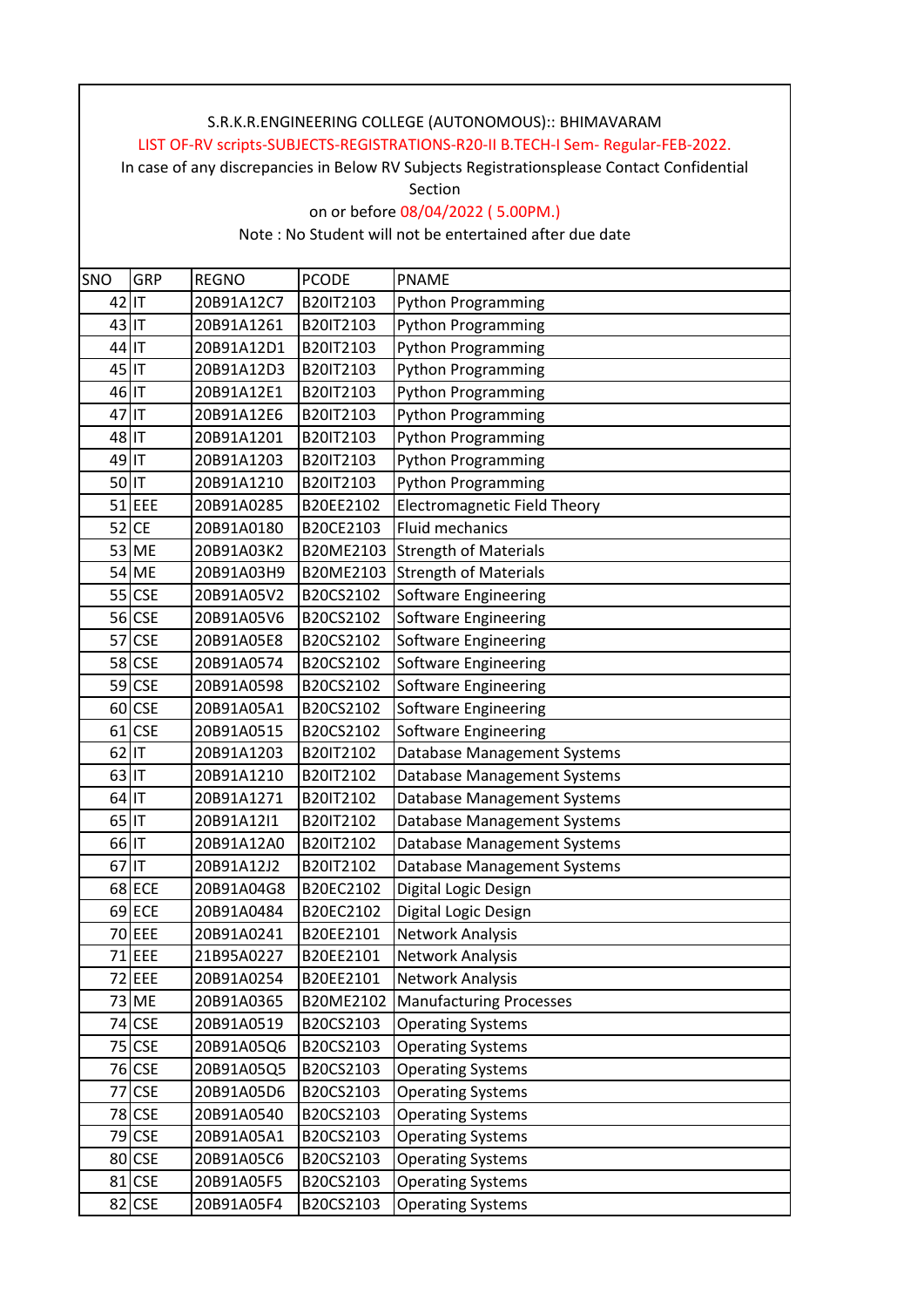In case of any discrepancies in Below RV Subjects Registrationsplease Contact Confidential

Section

on or before 08/04/2022 ( 5.00PM.)

| SNO      | GRP                  | <b>REGNO</b> | <b>PCODE</b> | <b>PNAME</b>                              |
|----------|----------------------|--------------|--------------|-------------------------------------------|
| 83       | <b>CSE</b>           | 20B91A05U3   | B20CS2103    | <b>Operating Systems</b>                  |
| 84       | <b>CSE</b>           | 20B91A05D5   | B20CS2103    | <b>Operating Systems</b>                  |
| 85 IT    |                      | 20B91A1229   | B20IT2103    | Python Programming                        |
| 86 IT    |                      | 20B91A1267   | B20IT2103    | <b>Python Programming</b>                 |
|          | 87 AIDS              | 20B91A5440   | B20IT2103    | <b>Python Programming</b>                 |
| 88 IT    |                      | 21B95A1206   | B20IT2103    | <b>Python Programming</b>                 |
|          | 89 EEE               | 20B91A02B9   | B20EE2102    | <b>Electromagnetic Field Theory</b>       |
|          | 90 EEE               | 20B91A0254   | B20EE2102    | <b>Electromagnetic Field Theory</b>       |
|          | $91$ CE              | 20B91A01B6   | B20CE2103    | Fluid mechanics                           |
|          | 92 CE                | 20B91A01I2   | B20CE2103    | <b>Fluid mechanics</b>                    |
|          | 93 ECE               | 20B91A0402   | B20EC2103    | Signals and Systems                       |
|          | 94 ME                | 20B91A03A7   | B20ME2103    | <b>Strength of Materials</b>              |
|          | 95 ME                | 20B91A03G8   | B20ME2103    | <b>Strength of Materials</b>              |
|          | 96 ME                | 20B91A03H0   | B20ME2103    | <b>Strength of Materials</b>              |
|          | 97 ME                | 21B95A0318   |              | B20ME2103 Strength of Materials           |
|          | 98 ME                | 20B91A0302   | B20ME2103    | <b>Strength of Materials</b>              |
|          | 99 ME                | 20B91A0378   | B20ME2103    | <b>Strength of Materials</b>              |
|          | 100 ME               | 20B91A03D8   | B20ME2103    | <b>Strength of Materials</b>              |
|          | 101 AIDS             | 20B91A5405   | B20AD2102    | <b>Computer Organization</b>              |
|          | 102 CSBS             | 20B91A5718   | B20CB2104    | Object Oriented Programming though JAVA   |
|          | $103$ CSBS           | 20B91A5754   | B20CB2104    | Object Oriented Programming though JAVA   |
|          | $104$ CSE            | 20B91A05M9   | B20CS2104    | <b>Python Programming</b>                 |
|          | $105$ CSE            | 20B91A0511   | B20CS2104    | Python Programming                        |
|          | $106$ <sub>CSE</sub> | 20B91A0512   | B20CS2104    | Python Programming                        |
|          | 107 CSE              | 20B91A05Q7   | B20CS2104    | Python Programming                        |
|          | 108 CSE              | 20B91A05B6   | B20CS2104    | Python Programming                        |
|          | $109$ <sub>CSE</sub> | 20B91A05S9   | B20CS2104    | <b>Python Programming</b>                 |
|          | $110$ <sub>CSE</sub> | 20B91A05R8   | B20CS2104    | <b>Python Programming</b>                 |
|          | $111$ CSE            | 20B91A0598   | B20CS2104    | <b>Python Programming</b>                 |
| 112      |                      | 20B91A1251   | B20IT2104    | Discrete Mathematics and Graph Theory     |
| 113      |                      | 20B91A1267   | B20IT2104    | Discrete Mathematics and Graph Theory     |
| 114      |                      | 20B91A12G5   | B20IT2104    | Discrete Mathematics and Graph Theory     |
| $115$ IT |                      | 20B91A1238   | B20IT2104    | Discrete Mathematics and Graph Theory     |
| 116 IT   |                      | 20B91A12J2   | B20IT2104    | Discrete Mathematics and Graph Theory     |
|          | 117 ECE              | 20B91A04Q3   | B20EC2104    | Random Variables and Stochastic Processes |
|          | 118 ECE              | 20B91A04G8   | B20EC2104    | Random Variables and Stochastic Processes |
|          | 119 ECE              | 20B91A04H7   | B20EC2104    | Random Variables and Stochastic Processes |
|          | 120 ECE              | 20B91A04H5   | B20EC2104    | Random Variables and Stochastic Processes |
|          | 121 ECE              | 20B91A04M0   | B20EC2104    | Random Variables and Stochastic Processes |
|          | 122 ECE              | 21B95A0420   | B20EC2104    | Random Variables and Stochastic Processes |
|          | 123 EEE              | 20B91A0255   | B20EE2103    | <b>Electrical Machines-I</b>              |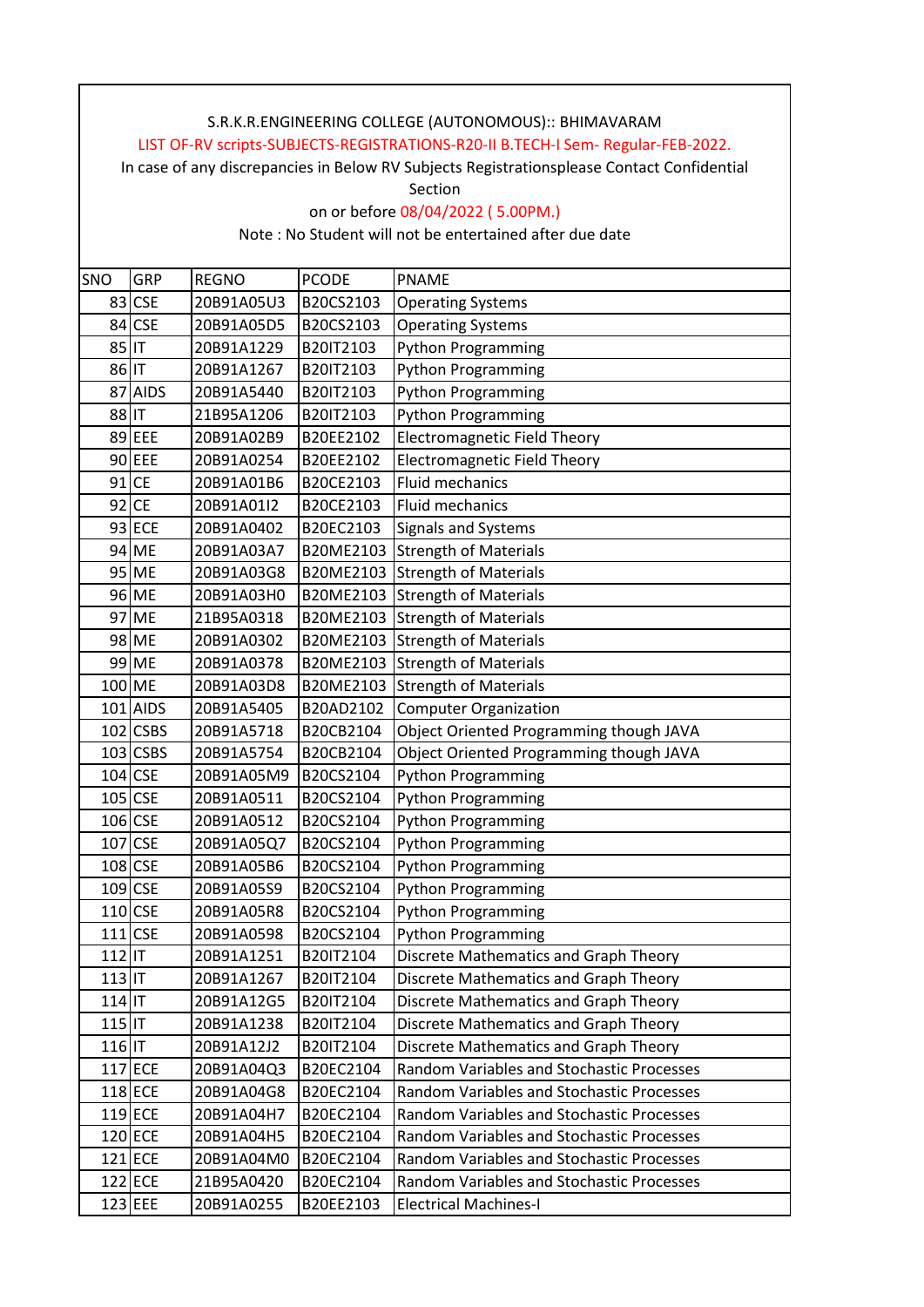In case of any discrepancies in Below RV Subjects Registrationsplease Contact Confidential

Section

on or before 08/04/2022 ( 5.00PM.)

| SNO       | GRP        | <b>REGNO</b> | <b>PCODE</b> | <b>PNAME</b>                                   |
|-----------|------------|--------------|--------------|------------------------------------------------|
|           | 124 EEE    | 20B91A0254   | B20EE2103    | <b>Electrical Machines-I</b>                   |
|           | $125$ EEE  | 20B91A02F5   | B20EE2103    | <b>Electrical Machines-I</b>                   |
|           | $126$ EEE  | 20B91A02A1   | B20EE2103    | <b>Electrical Machines-I</b>                   |
|           | $127$ EEE  | 20B91A0295   | B20EE2103    | <b>Electrical Machines-I</b>                   |
| 128 CE    |            | 21B95A0146   | B20CE2104    | Surveying                                      |
| $129$ CE  |            | 20B91A01B6   | B20CE2104    | Surveying                                      |
|           | 130 ME     | 21B95A0355   | B20HS2101    | Managerial Economics and Financial Accountancy |
|           | 131 ME     | 20B91A03G2   | B20HS2101    | Managerial Economics and Financial Accountancy |
|           | 132 ME     | 20B91A03D2   | B20HS2101    | Managerial Economics and Financial Accountancy |
|           | 133 ME     | 20B91A03B0   | B20ME2104    | <b>Machine Drawing</b>                         |
|           | 134 ME     | 20B91A03G8   | B20ME2104    | Machine Drawing                                |
|           | 135 ME     | 20B91A03F9   | B20ME2104    | <b>Machine Drawing</b>                         |
|           | 136 ME     | 20B91A0352   |              | B20ME2104   Machine Drawing                    |
|           | 137 ME     | 20B91A03E0   | B20ME2104    | <b>Machine Drawing</b>                         |
|           | 138 ME     | 20B91A0346   |              | B20ME2104 Machine Drawing                      |
|           | 139 ME     | 20B91A03L2   | B20ME2104    | Machine Drawing                                |
|           | 140 ME     | 20B91A0302   |              | B20ME2104 Machine Drawing                      |
|           | 141 ME     | 20B91A03F3   |              | B20ME2104   Machine Drawing                    |
|           | 142 ME     | 20B91A0386   | B20ME2104    | <b>Machine Drawing</b>                         |
|           | 143 ME     | 20B91A03A9   |              | B20ME2104   Machine Drawing                    |
|           | 144 ME     | 20B91A03H9   | B20ME2104    | <b>Machine Drawing</b>                         |
|           | 145 ME     | 20B91A0343   | B20ME2104    | <b>Machine Drawing</b>                         |
|           | 146 ME     | 20B91A0344   | B20ME2104    | Machine Drawing                                |
|           | 147 ME     | 20B91A0357   | B20ME2102    | <b>Manufacturing Processes</b>                 |
|           | $148$ CSBS | 20B91A5737   | B20CB2104    | Object Oriented Programming though JAVA        |
| 149 CE    |            | 20B91A01I0   | B20CE2104    | Surveying                                      |
| 150 CE    |            | 20B91A0180   | B20CE2104    | Surveying                                      |
| $151$ CE  |            | 20B91A0146   | B20CE2104    | Surveying                                      |
| $152$  IT |            | 20B91A1275   | B20BS2101    | Numerical Methods & Vector Calculus            |
| $153$ CE  |            | 21B95A0138   | B20BS2101    | <b>Numerical Methods &amp; Vector Calculus</b> |
|           | 154 CSE    | 20B91A0563   | B20BS2101    | <b>Numerical Methods &amp; Vector Calculus</b> |
|           | $155$ CSE  | 20B91A0598   | B20BS2101    | <b>Numerical Methods &amp; Vector Calculus</b> |
|           | 156 CSE    | 21B95A0506   | B20BS2101    | <b>Numerical Methods &amp; Vector Calculus</b> |
| $157$ IT  |            | 20B91A1243   | B20BS2101    | <b>Numerical Methods &amp; Vector Calculus</b> |
| 158 CE    |            | 20B91A0185   | B20BS2101    | <b>Numerical Methods &amp; Vector Calculus</b> |
|           | $159$ CSE  | 20B91A05A1   | B20BS2101    | <b>Numerical Methods &amp; Vector Calculus</b> |
| 160 IT    |            | 20B91A1290   | B20BS2101    | <b>Numerical Methods &amp; Vector Calculus</b> |
|           | $161$ CSE  | 20B91A05M9   | B20BS2101    | <b>Numerical Methods &amp; Vector Calculus</b> |
| $162$ CE  |            | 20B91A01B6   | B20BS2101    | <b>Numerical Methods &amp; Vector Calculus</b> |
|           | 163 ME     | 21B95A0305   | B20BS2102    | <b>Numerical Methods and Advanced Calculus</b> |
|           | 164 ME     | 21B95A0356   | B20BS2102    | <b>Numerical Methods and Advanced Calculus</b> |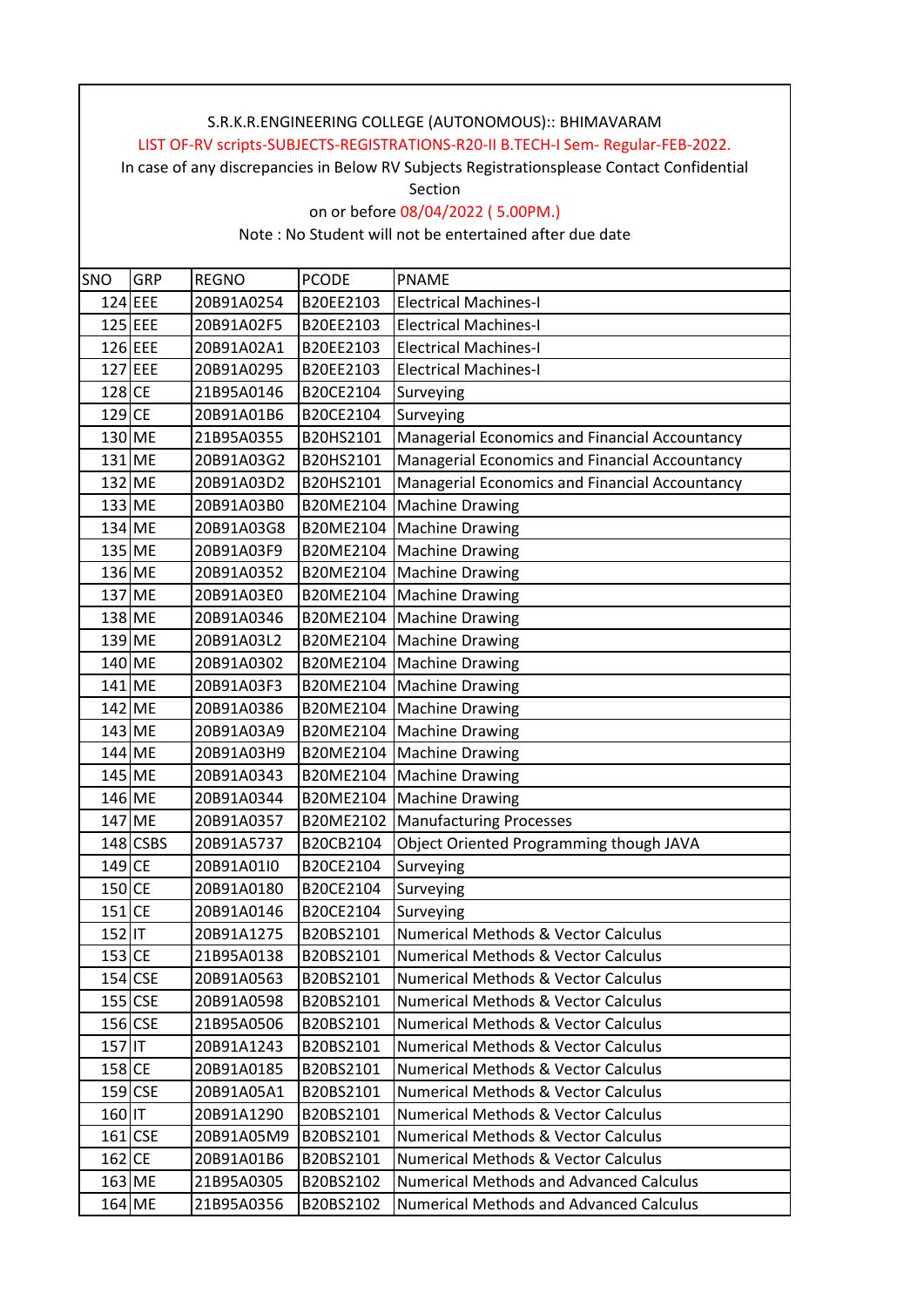In case of any discrepancies in Below RV Subjects Registrationsplease Contact Confidential

Section

on or before 08/04/2022 ( 5.00PM.)

| SNO    | <b>GRP</b> | <b>REGNO</b> | <b>PCODE</b> | <b>PNAME</b>                                   |
|--------|------------|--------------|--------------|------------------------------------------------|
|        | 165 ME     | 20B91A03G3   | B20BS2102    | <b>Numerical Methods and Advanced Calculus</b> |
|        | 166 ECE    | 20B91A04C2   | B20BS2102    | <b>Numerical Methods and Advanced Calculus</b> |
|        | 167 ME     | 20B91A0385   | B20BS2102    | <b>Numerical Methods and Advanced Calculus</b> |
|        | 168 ECE    | 20B91A04G5   | B20BS2102    | <b>Numerical Methods and Advanced Calculus</b> |
|        | 169 ME     | 21B95A0315   | B20BS2102    | <b>Numerical Methods and Advanced Calculus</b> |
|        | 170 ME     | 21B95A0316   | B20BS2102    | <b>Numerical Methods and Advanced Calculus</b> |
|        | $171$ ECE  | 20B91A04L9   | B20BS2102    | <b>Numerical Methods and Advanced Calculus</b> |
|        | 172 ME     | 20B91A0395   | B20BS2102    | <b>Numerical Methods and Advanced Calculus</b> |
|        | 173 ECE    | 20B91A0452   | B20BS2102    | <b>Numerical Methods and Advanced Calculus</b> |
|        | 174 ME     | 21B95A0339   | B20BS2102    | <b>Numerical Methods and Advanced Calculus</b> |
|        | 175 ME     | 21B95A0337   | B20BS2102    | <b>Numerical Methods and Advanced Calculus</b> |
|        | 176 ME     | 21B95A0341   | B20BS2102    | <b>Numerical Methods and Advanced Calculus</b> |
|        | 177 ME     | 21B95A0332   | B20BS2102    | <b>Numerical Methods and Advanced Calculus</b> |
|        | 178 ME     | 21B95A0351   | B20BS2102    | <b>Numerical Methods and Advanced Calculus</b> |
|        | 179 ME     | 21B95A0314   | B20BS2102    | <b>Numerical Methods and Advanced Calculus</b> |
|        | 180 ME     | 21B95A0311   | B20BS2102    | <b>Numerical Methods and Advanced Calculus</b> |
|        | 181 ME     | 21B95A0348   | B20BS2102    | <b>Numerical Methods and Advanced Calculus</b> |
|        | 182 ME     | 20B91A03E3   | B20BS2102    | <b>Numerical Methods and Advanced Calculus</b> |
| 183 IT |            | 20B91A12J2   | B20IT2101    | Data Structures                                |
| 184 IT |            | 20B91A1226   | B20IT2101    | Data Structures                                |
| 185 IT |            | 20B91A12A2   | B20IT2101    | Data Structures                                |
| 186 IT |            | 20B91A12H2   | B20IT2101    | Data Structures                                |
| 187 IT |            | 20B91A1254   | B20IT2101    | Data Structures                                |
| 188 IT |            | 20B91A1275   | B20IT2101    | Data Structures                                |
| 189 IT |            | 20B91A1251   | B20IT2101    | Data Structures                                |
| 190 IT |            | 20B91A1210   | B20IT2101    | Data Structures                                |
|        | 191 AIDS   | 20B91A5414   | B20IT2101    | Data Structures                                |
| 192 IT |            | 20B91A1288   | B20IT2101    | Data Structures                                |
| 193 IT |            | 20B91A1283   | B20IT2101    | Data Structures                                |
| 194 IT |            | 20B91A1203   | B20IT2101    | Data Structures                                |
|        | $195$ CSBS | 20B91A5742   | B20CB2101    | Formal Language and Automata Theory            |
|        | $196$ CSBS | 20B91A5709   | B20CB2101    | Formal Language and Automata Theory            |
|        | 197 CSE    | 20B91A05V2   | B20CS2101    | Object Oriented Programming through C++        |
|        | 198 CSE    | 20B91A05N4   | B20CS2101    | Object Oriented Programming through C++        |
|        | $199$ CSE  | 20B91A05S9   | B20CS2101    | Object Oriented Programming through C++        |
|        | 200 CSE    | 20B91A05W0   | B20CS2101    | Object Oriented Programming through C++        |
|        | 201 CSE    | 20B91A0556   | B20CS2101    | Object Oriented Programming through C++        |
|        | 202 CSE    | 20B91A05G7   | B20CS2101    | Object Oriented Programming through C++        |
|        | 203 CSE    | 20B91A05W7   | B20CS2101    | Object Oriented Programming through C++        |
|        | 204 CSE    | 20B91A05K1   | B20CS2101    | Object Oriented Programming through C++        |
|        | 205 CSE    | 20B91A05L2   | B20CS2101    | Object Oriented Programming through C++        |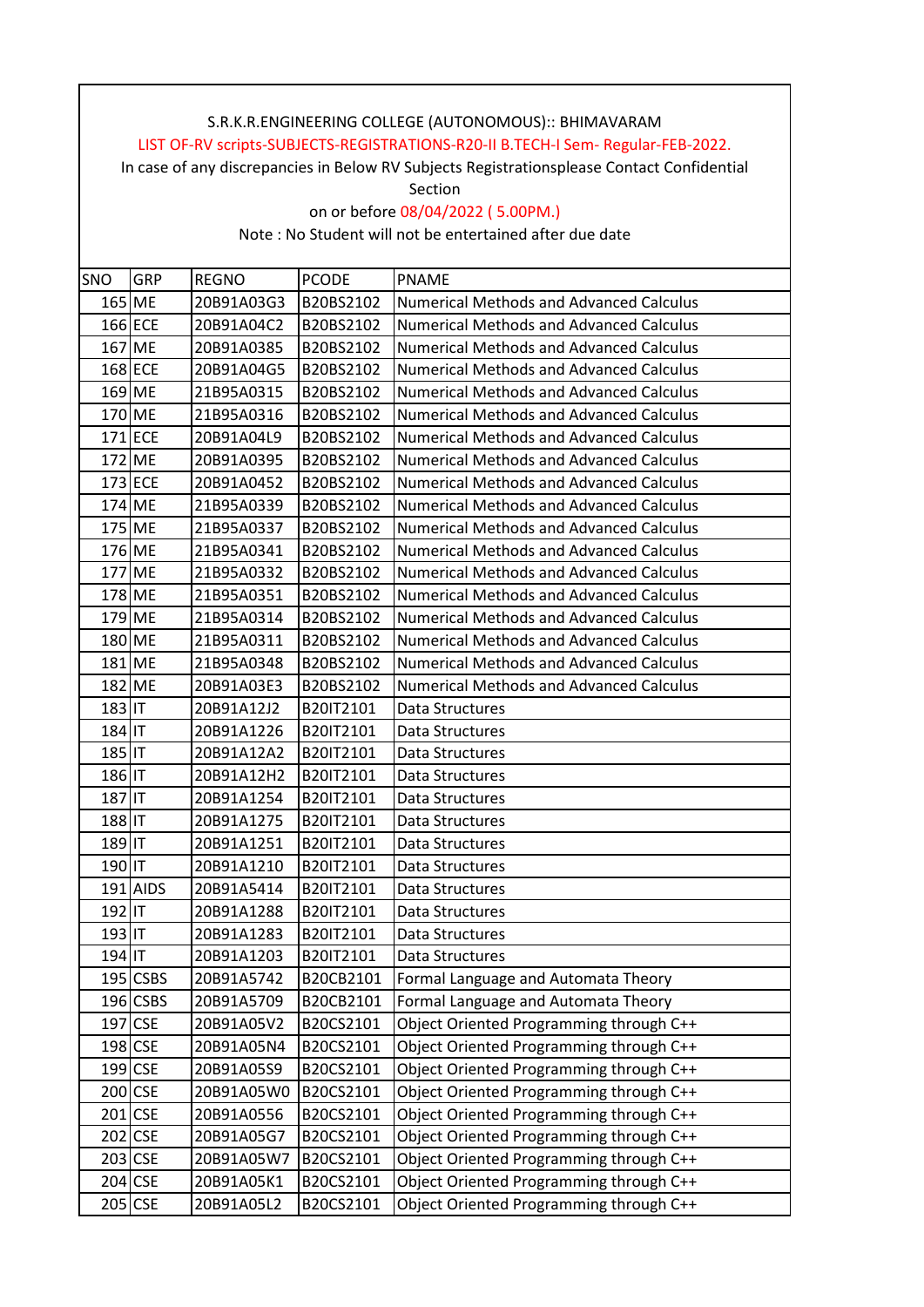In case of any discrepancies in Below RV Subjects Registrationsplease Contact Confidential

Section

on or before 08/04/2022 ( 5.00PM.)

| SNO | GRP                  | <b>REGNO</b> | <b>PCODE</b> | <b>PNAME</b>                            |
|-----|----------------------|--------------|--------------|-----------------------------------------|
|     | 206 CSE              | 20B91A0526   | B20CS2101    | Object Oriented Programming through C++ |
|     | 207 CSE              | 20B91A0519   | B20CS2101    | Object Oriented Programming through C++ |
|     | 208 CSE              | 20B91A0574   | B20CS2101    | Object Oriented Programming through C++ |
|     | 209 CSE              | 20B91A05A1   | B20CS2101    | Object Oriented Programming through C++ |
|     | 210 CSE              | 20B91A05B9   | B20CS2101    | Object Oriented Programming through C++ |
|     | $211$ CSE            | 20B91A05R8   | B20CS2101    | Object Oriented Programming through C++ |
|     | $212$ CSE            | 20B91A05M9   | B20CS2101    | Object Oriented Programming through C++ |
|     | $213$ CSE            | 20B91A0540   | B20CS2101    | Object Oriented Programming through C++ |
|     | $214$ CSE            | 20B91A05M2   | B20CS2101    | Object Oriented Programming through C++ |
|     | $215$ CSE            | 20B91A05P1   | B20CS2101    | Object Oriented Programming through C++ |
|     | $216$ <sub>CSE</sub> | 20B91A05E5   | B20CS2101    | Object Oriented Programming through C++ |
|     | 217 CSE              | 20B91A05E8   | B20CS2101    | Object Oriented Programming through C++ |
|     | $218$ CSE            | 20B91A05F1   | B20CS2101    | Object Oriented Programming through C++ |
|     | $219$ CSE            | 20B91A05H9   | B20CS2101    | Object Oriented Programming through C++ |
|     | 220 CSE              | 20B91A05F5   | B20CS2101    | Object Oriented Programming through C++ |
|     | 221 ECE              | 20B91A0413   | B20EC2101    | <b>Electronic Devices and Circuits</b>  |
|     | 222 EEE              | 20B91A02F6   | B20EC2101    | <b>Electronic Devices and Circuits</b>  |
|     | 223 EEE              | 20B91A0221   | B20EC2101    | <b>Electronic Devices and Circuits</b>  |
|     | 224 EEE              | 20B91A0219   | B20EC2101    | <b>Electronic Devices and Circuits</b>  |
|     | 225 EEE              | 20B91A02F5   | B20EC2101    | <b>Electronic Devices and Circuits</b>  |
|     | 226 EEE              | 20B91A02H0   | B20EC2101    | <b>Electronic Devices and Circuits</b>  |
|     | 227 EEE              | 20B91A0212   | B20EC2101    | <b>Electronic Devices and Circuits</b>  |
|     | 228 EEE              | 20B91A0291   | B20EC2101    | <b>Electronic Devices and Circuits</b>  |
|     | 229 EEE              | 20B91A0211   | B20EC2101    | <b>Electronic Devices and Circuits</b>  |
|     | 230 EEE              | 20B91A02D9   | B20EC2101    | <b>Electronic Devices and Circuits</b>  |
|     | 231 EEE              | 20B91A0210   | B20EC2101    | <b>Electronic Devices and Circuits</b>  |
|     | 232 EEE              | 20B91A0207   | B20EC2101    | <b>Electronic Devices and Circuits</b>  |
|     | 233 EEE              | 20B91A02D4   | B20EC2101    | <b>Electronic Devices and Circuits</b>  |
|     | 234 EEE              | 20B91A0289   | B20EC2101    | <b>Electronic Devices and Circuits</b>  |
|     | 235 EEE              | 20B91A0204   | B20EC2101    | <b>Electronic Devices and Circuits</b>  |
|     | 236 EEE              | 20B91A0283   | B20EC2101    | <b>Electronic Devices and Circuits</b>  |
|     | 237 EEE              | 20B91A0261   | B20EC2101    | <b>Electronic Devices and Circuits</b>  |
|     | 238 EEE              | 20B91A0259   | B20EC2101    | <b>Electronic Devices and Circuits</b>  |
|     | 239 EEE              | 20B91A0260   | B20EC2101    | <b>Electronic Devices and Circuits</b>  |
|     | 240 EEE              | 20B91A0282   | B20EC2101    | <b>Electronic Devices and Circuits</b>  |
|     | 241 EEE              | 20B91A02D3   | B20EC2101    | <b>Electronic Devices and Circuits</b>  |
|     | 242 EEE              | 20B91A0280   | B20EC2101    | <b>Electronic Devices and Circuits</b>  |
|     | 243 ECE              | 20B91A04D8   | B20EC2101    | <b>Electronic Devices and Circuits</b>  |
|     | 244 EEE              | 20B91A0255   | B20EC2101    | <b>Electronic Devices and Circuits</b>  |
|     | 245 EEE              | 20B91A0295   | B20EC2101    | <b>Electronic Devices and Circuits</b>  |
|     | 246 EEE              | 20B91A0296   | B20EC2101    | <b>Electronic Devices and Circuits</b>  |